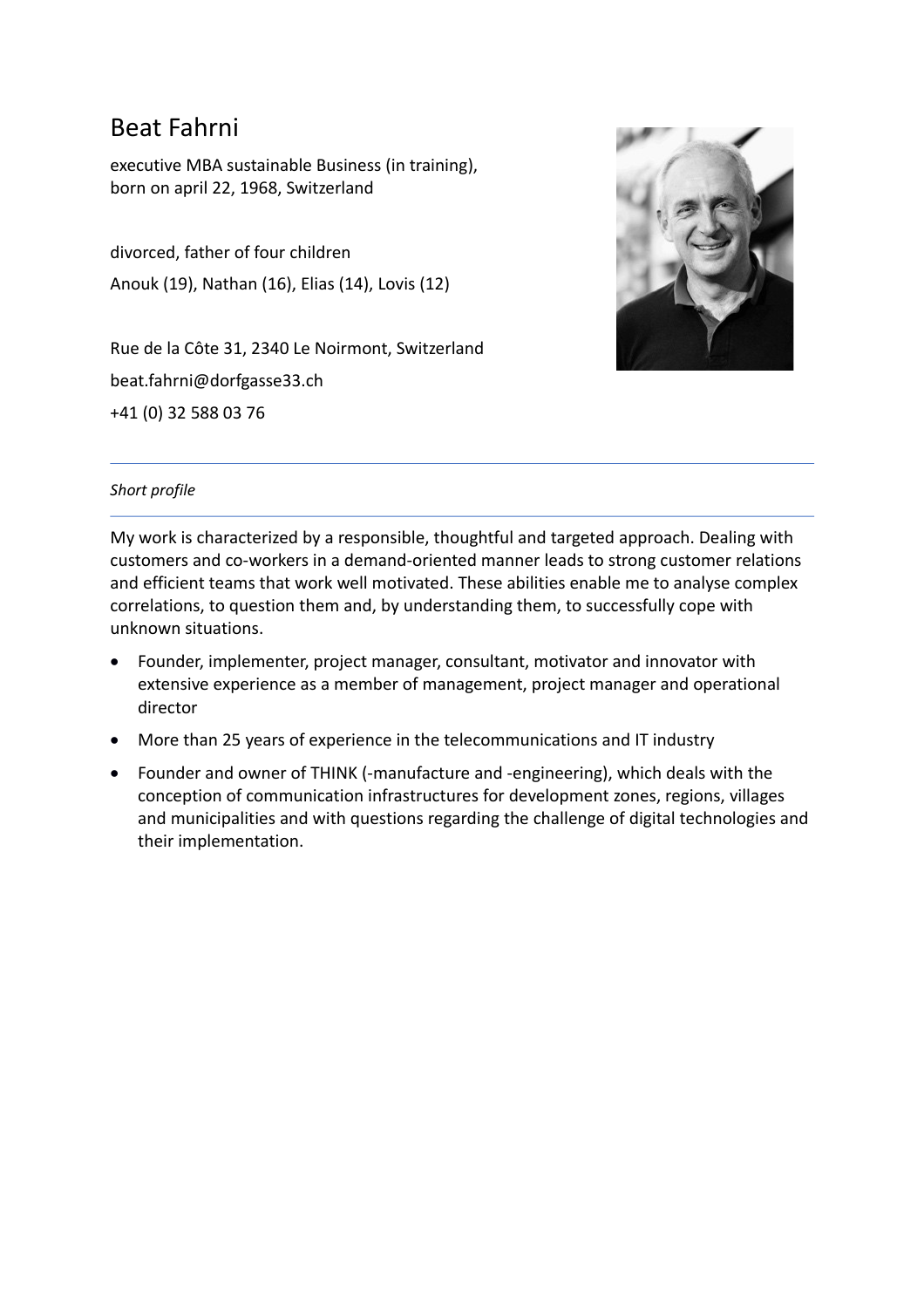| Overview |  |  |
|----------|--|--|
|          |  |  |
|          |  |  |

| Education | since 2018<br>$2000 - 2002$<br>1990 - 1994                                                                                                                                                                                   | Executive MBA sustainable Business<br>Diploma NDS FH informatics and telecommunication<br>Engineer FH in electrical engineering                                                                                                          |
|-----------|------------------------------------------------------------------------------------------------------------------------------------------------------------------------------------------------------------------------------|------------------------------------------------------------------------------------------------------------------------------------------------------------------------------------------------------------------------------------------|
| Career    | since 11/2017<br>$01/2017 - 10/2017$<br>$09/2015 - 09/2016$<br>$01/2014 - 05/2015$<br>$03/2013 - 07/2013$<br>$08/2008 - 02/2013$<br>$06/2005 - 07/2008$<br>$02/2003 - 05/2005$<br>$09/1998 - 04/2002$<br>$03/1995 - 08/1998$ | THINK-engineering GmbH   THINK-manufacture sàrl<br>Energie Wasser Bern<br>Kurt Müller Electronics Center AG<br>Swisslog AG<br><b>IT-onBase GmbH</b><br><b>CSI Consulting AG</b><br>Viasuisse AG<br>SBB AG<br>Nortel Networks AG<br>ascom |

*Jobs*

| Since 11/2017       | THINK-engineering GmbH   THINK-manufacture sàrl                                                                                                                                    |
|---------------------|------------------------------------------------------------------------------------------------------------------------------------------------------------------------------------|
|                     | THINK-engineering GmbH offers consulting and project implementation in<br>the field of fiber optics, internet telephony and communication<br>infrastructures.                      |
|                     | THINK-manufacture sàrl distributes software products                                                                                                                               |
|                     | <b>Founder and Owner</b>                                                                                                                                                           |
|                     | Development of a completely new market segment in fiber optic<br>$\bullet$<br>technology and internet telephony                                                                    |
|                     | Distribution of the software products<br>$\bullet$                                                                                                                                 |
|                     | Initiator of the direct implementation of fiber optic technology in<br>$\bullet$<br>remote areas.                                                                                  |
| $01/2017 - 10/2017$ | <b>Energie Wasser Bern</b>                                                                                                                                                         |
|                     | Energie Wasser Bern is the sole energy producer in the city of Bern. EWB is<br>also laying optical fiber following the OFCOM model in cooperation with<br>Swisscom.                |
|                     | Project Manager FTTH (Fiber to the home)                                                                                                                                           |
|                     | Further development of the platform in order to administer fiber<br>optics online                                                                                                  |
|                     | Development of new models in order use the built-in fibers for<br>$\bullet$<br>other purposes (fiber 3 of the OFCOM model)                                                         |
|                     | Initiator of small improvements (omission of manual interfaces due<br>٠<br>to unclear processes in the implementation of the fibre rollout of<br>the EWB and Swisscom cooperation) |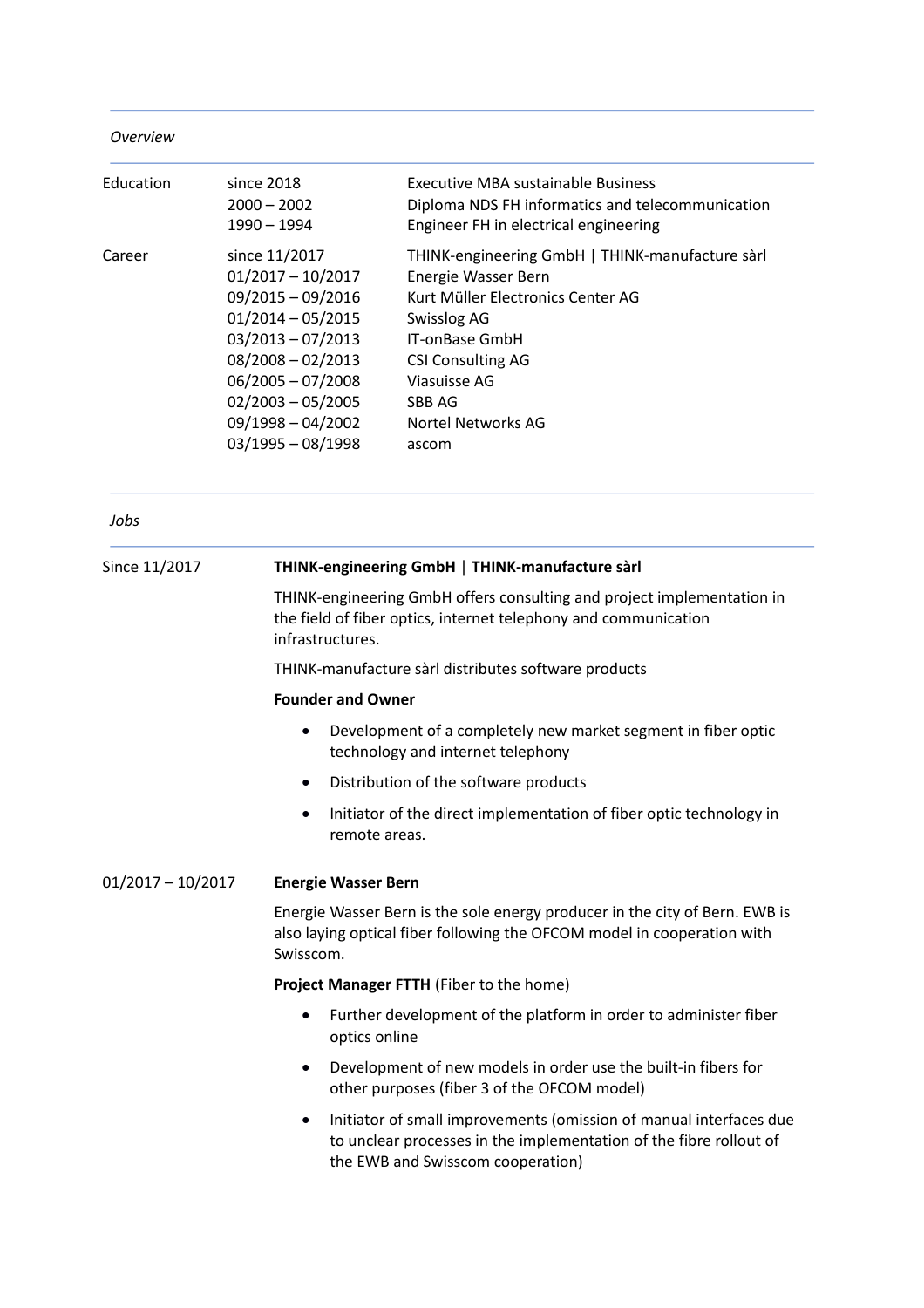# 09/2015 – 09/2016 **Kurt Muller Electronics Center AG**

The Kurt Müller Electronics Center AG is a specialist in the manufacture of components (hardware and software) for machine control systems.

 Participation and development of a five-axis robot, which reduced the production of a small part by 5/6 of the time

#### 01/2014 – 05/2015 **Swisslog AG,** Nidau **(today KUKA)**

Swisslog implements leading automation solutions for future-oriented hospitals, warehouses and distribution centres. The company serves customers in over 50 countries and employs 2,400 people.

#### **Software Project Manager**

- Handling of projects and monitoring of the technical and scheduling conditions
- Collaboration in the development of functional specifications
- Preparation and implementation of customer workshops
- Leadership and coaching of the project team

### 03/2013 – 07/2013 **IT-onBase GmbH**, Schönbuhl

IT-onBase offers ready-to-use office solutions based on the entire Microsoft product range.

#### **Senior Consultant**

- Establishment of the Schönbühl location and further development of the product range of the company IT-onBase
- Collaboration in the major project of the FEDRO for the development of the master plan and the concept of the digital fiber optic infrastructure of the FEDRO (Federal Roads Office)

#### 08/2008 – 02/2013 **CSI Consulting AG**, Zürich

CSI Consulting AG is a partner for strategy development, conception and implementation of ICT solutions.

#### **Senior Consultant**

- Project management and support project management in ICT implementation projects
- Migration of the telephone system of an operations centre of the Cantonal Police
- Development of a vision telephony and other similar concepts for customers from different industries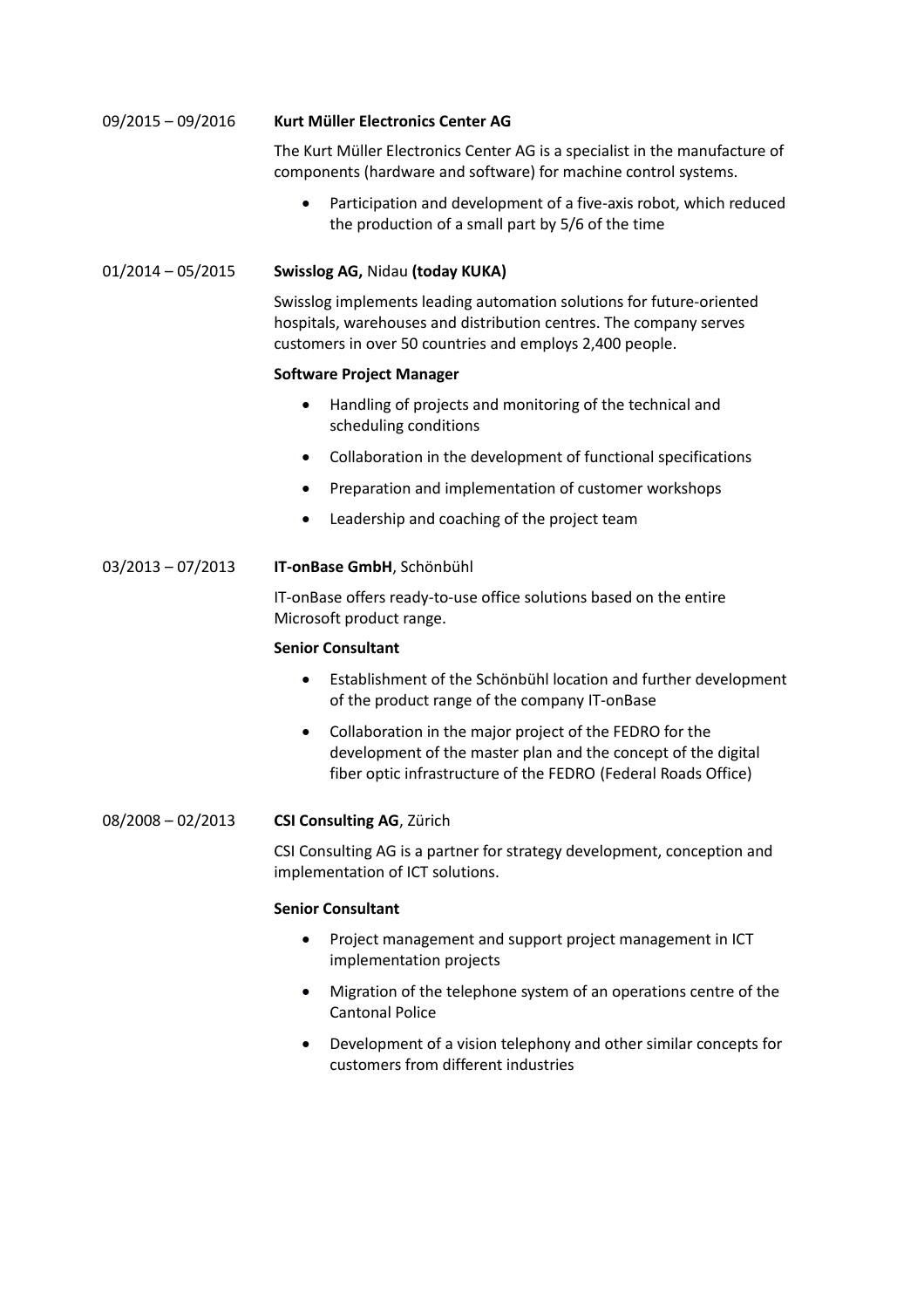06/2005 – 07/2008 **Viasuisse AG**, Biel (Founded through Swiss Railway, Swiss Radio, TCS and Lions Air)

> Viasuisse provides round-the-clock traffic information for road and rail in order to inform road users in Switzerland quickly, precisely and, if possible, preventively about disruptions and impairments on the entire road network and in public transport.

### **Head of Informatics**

- Ensuring the overall operation of the infrastructure and applications of Viasuisse and Traffix
- Guidance of partner companies and subcontractors
- Prototyping for specific applications
- Integration of external data sources
- Planning and adherence to the budget
- As a member of the executive board, actively assist in the development and implementation of the ITC and company strategy, as well as in the design of a new company location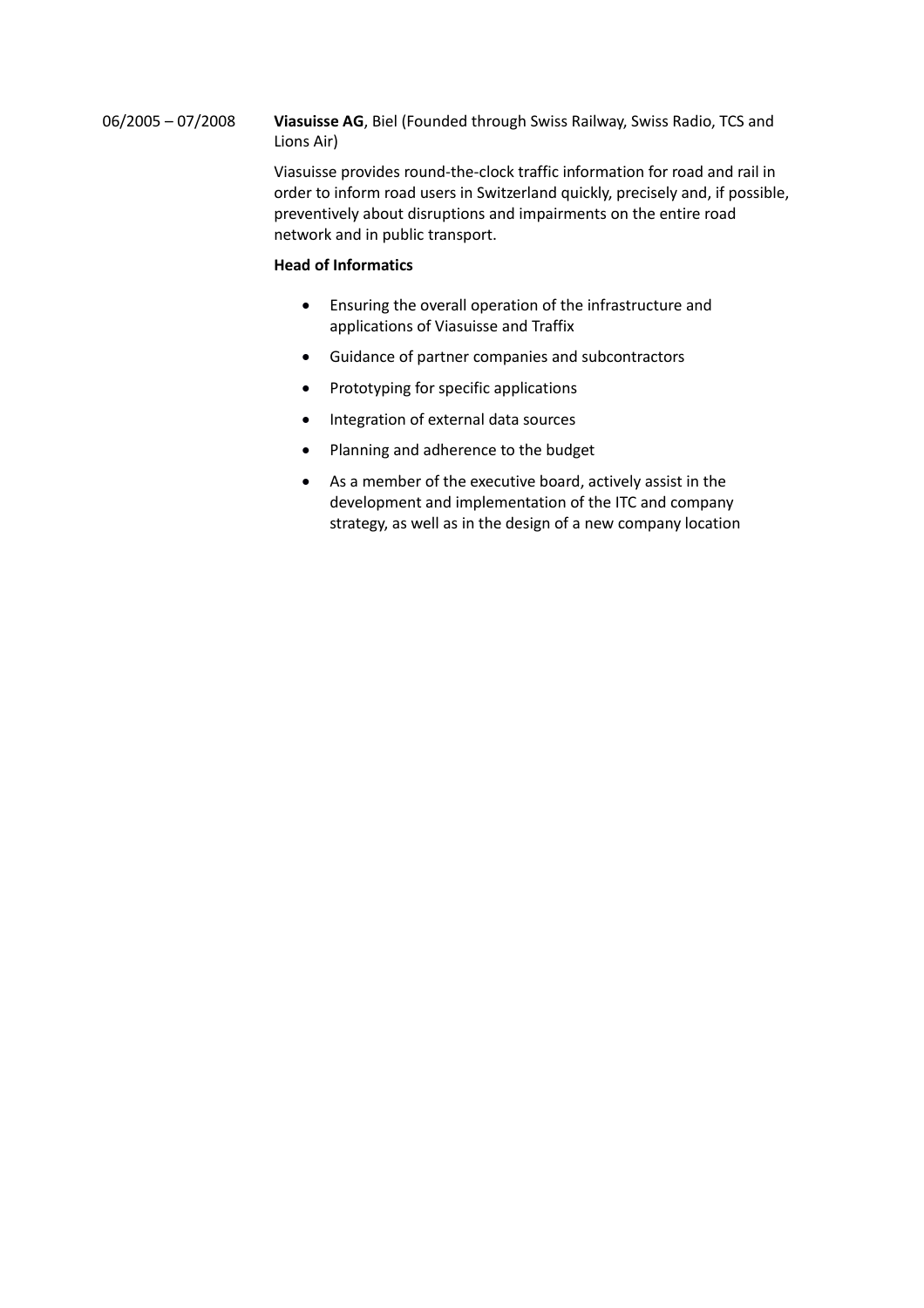#### 02/2003 – 05/2005 **SBB AG**, Bern (Swiss Railway)

With over 32,300 employees, SBB AG transports over 1.25 million passengers and 205,000 tonnes of freight to their destinations every day. This makes it the backbone of public and logistics transport in Switzerland.

#### **Project Manager Operation**

- Project management in operational projects
- Subproject management in telecom projects
- Development of rough concepts
- Development of operating concepts
- Performance audit of the individual operational projects
- Organisation and training of personnel
- Controlling function in the implementation of in-house projects
- Support in the incorporation of Service Level Agreements

#### 09/1998 – 04/2002 **Nortel Networks AG**

Nortel Networks was a Canadian company that was active internationally as a supplier for telecommunication companies. It supplied products for the construction of large networks and other critical communication areas.

#### **Project Manager / System Engineer**

- Network planning, supervision and support
- Customer information, documentation and training around Network Management
- Planning projects and securing required resources
- Coordination of suppliers, contractors, local teams and internal departments
- Order management and forecasting, cost and revenue control, and reporting in operations and finance
- Regular project meetings with the customer
- Ensuring compliance with ISO 9001 or TL 9000 guidelines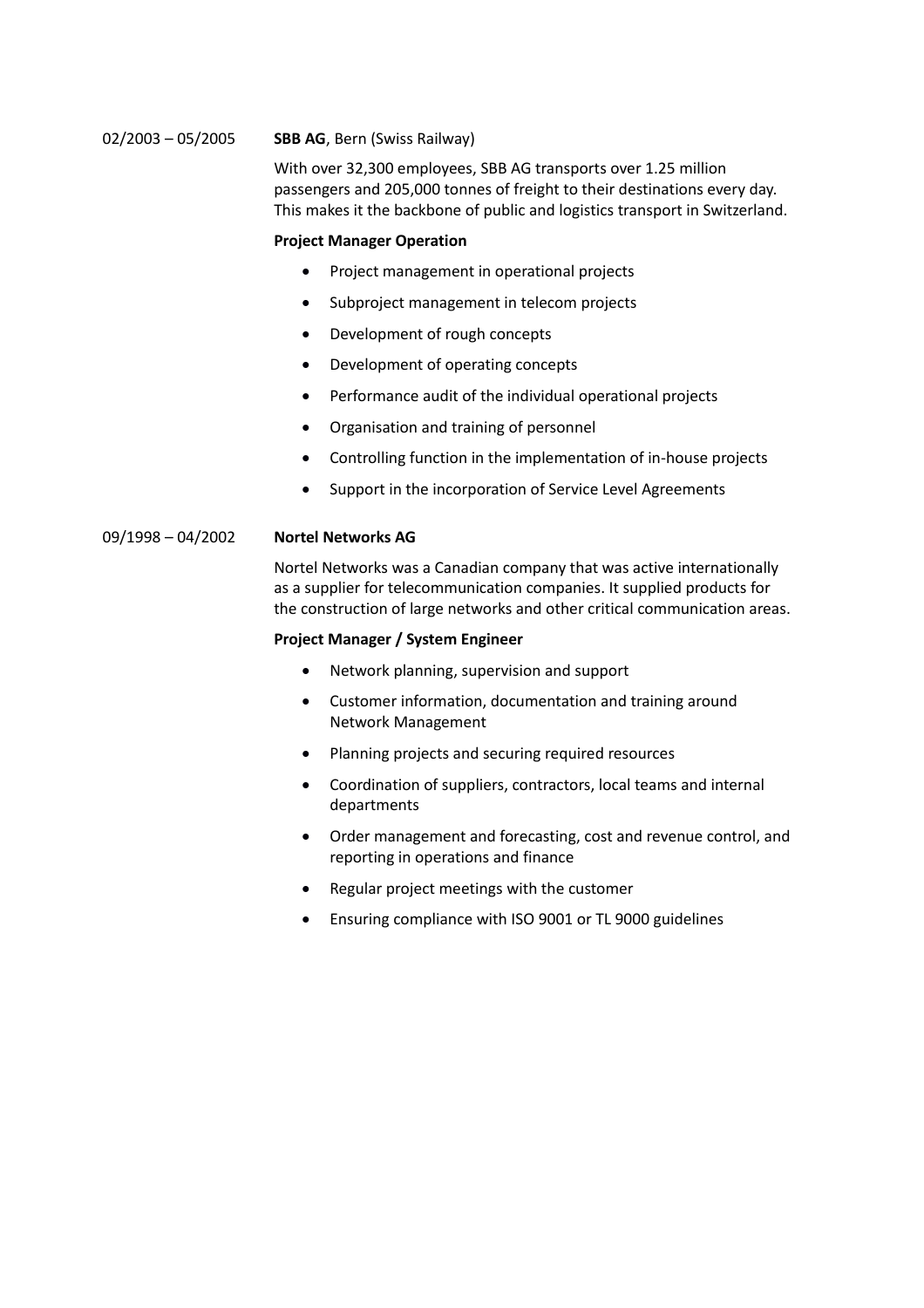#### 03/1995 – 08/1998 **ascom**, Bern

Ascom was the leading supplier of telephones and networks, employing over 11,000 people in the 1990s. It was also active in the installation of communication infrastructures and systems.

#### **System and Software Engineer**

- Creating parts of the Meridian Software (Nortel)
- Training in Canada and USA for the Magallan product line
- Technical responsibility for product support
- Planning and realization of projects
- Coordination of major projects
- Support and training of employees
- Technical consulting for customers
- Realisation, installation and maintenance of networks
- Securing 3rd level know-how
- Participation in events and trade fairs as a specialist
- Assignments as system specialist for Fore Systems products

# *Social Engagement* 2019 - today Sponsor of the Seeclub Biel 2005 - 2012 Parents' representative of the Rudolf Steiner School (Biel) 2007 - 2011 Member of the building commission of the housing cooperative biwog 2013 - 2016 Board member of the Judo Club Biel-Nidau